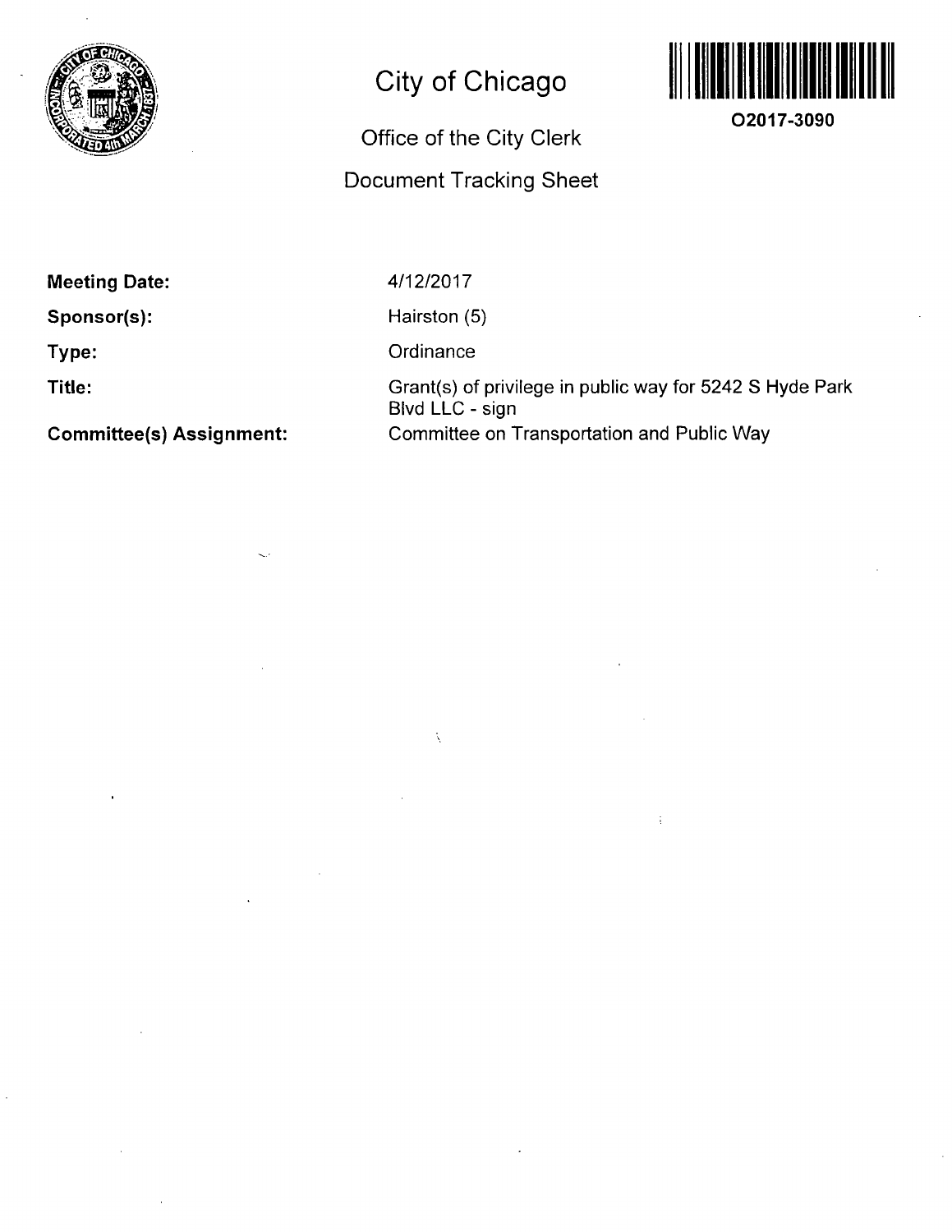Direct  $\begin{array}{cc} \text{Direct} \\ \text{4.5} \end{array}$ 

**ORDINANCE** 5242 S HYDE PARK BLVD, LLC Acct. No. 363792 - 2 Permit No. 1097532

 $\mathbf{r}$ 

*Be It Ordained by the City Council of the City of Chicago:* 

SECTION 1. Permission and authority are hereby given and granted to 5242 S HYDE PARK BLVD, LLC, upon the terms and subject to the conditions of this ordinance to maintain and use two (2) sign(s) projecting over the public right-of-way attached to its premises known as 1648 E. 53rd St..

Said sign structure(s) measures as follows; along E. 53rd Street: One (1) at three (3) feet in length, three (3) feet in height and twelve point five eight (12.58) feet above grade level.

Said sign structure(s) measures as follows; along E. 53rd Street: One (1) at three (3) feet in length, three (3) feet in height and twelve point five eight (12.58) feet above grade level.

The location of said privilege shall be as shown on prints kept on file with the Department of Business Affairs and Consumer Protection and the Office of the City Clerk.

Said privilege shall be constructed in accordance with plans and specifications approved by the Department of Transportation (Division of Project Development) and Zoning Department - Signs.

This grant of privilege in the public way shall be subject to the provisions of Section 10-28-015 and all other required provisions of the Municipal Code of Chicago.

The grantee shall pay to the City of Chicago as compensation for the privilege #1097532 herein granted the sum of one hundred seventy-five (\$175.00) per annum in advance.

A 25% penalty will be added for payments received after due date.

The permit holder agrees to hold the City of Chicago harmless for any damage, relocation or replacement costs associated with damage, relocation or removal of private property caused by the City performing work in the public way.

Authority herein given and granted for a period of five (5) years from and after Date of Passage.

Alderman

Leslie A. Hairston, 5<sup>th</sup> Ward

Page 1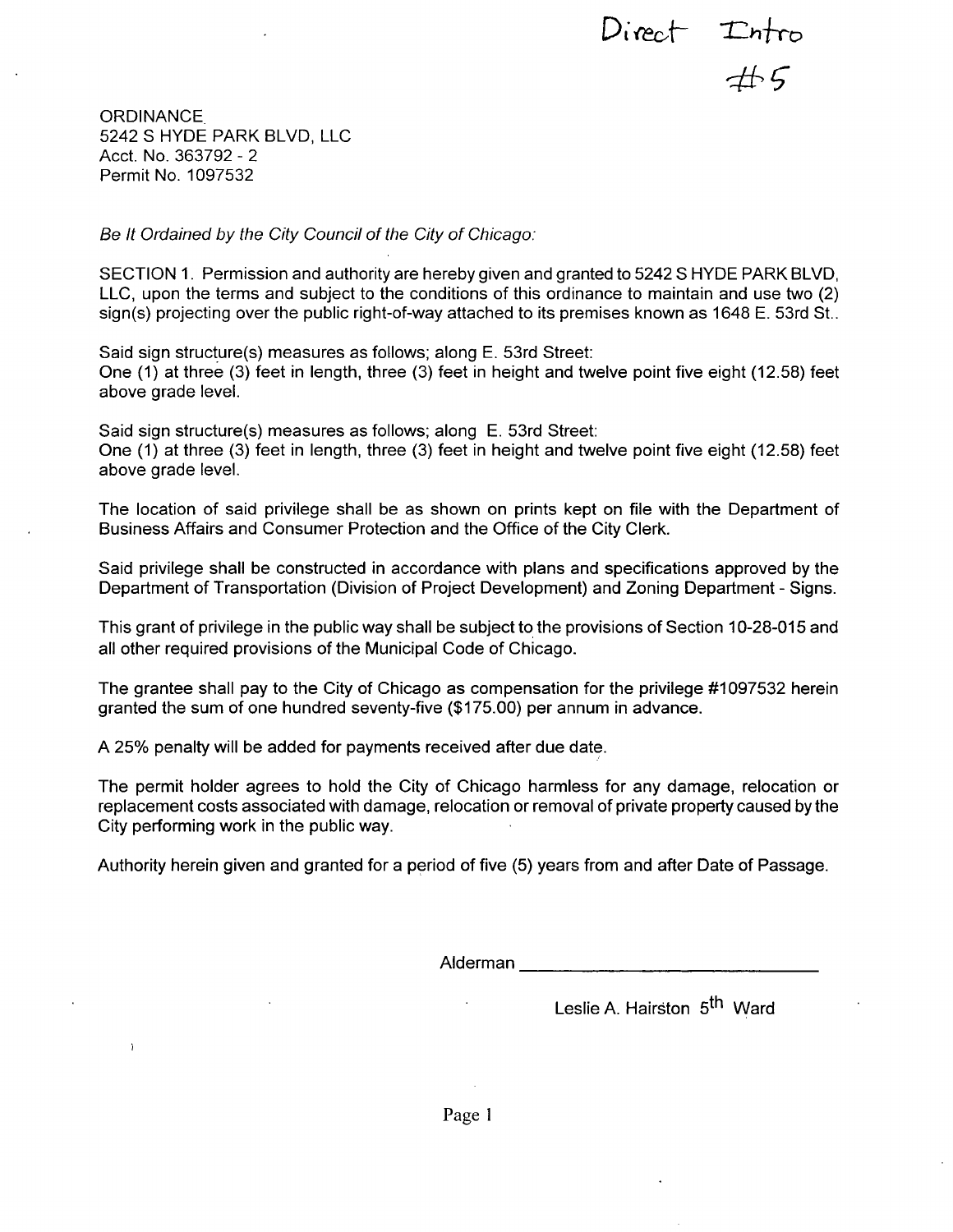